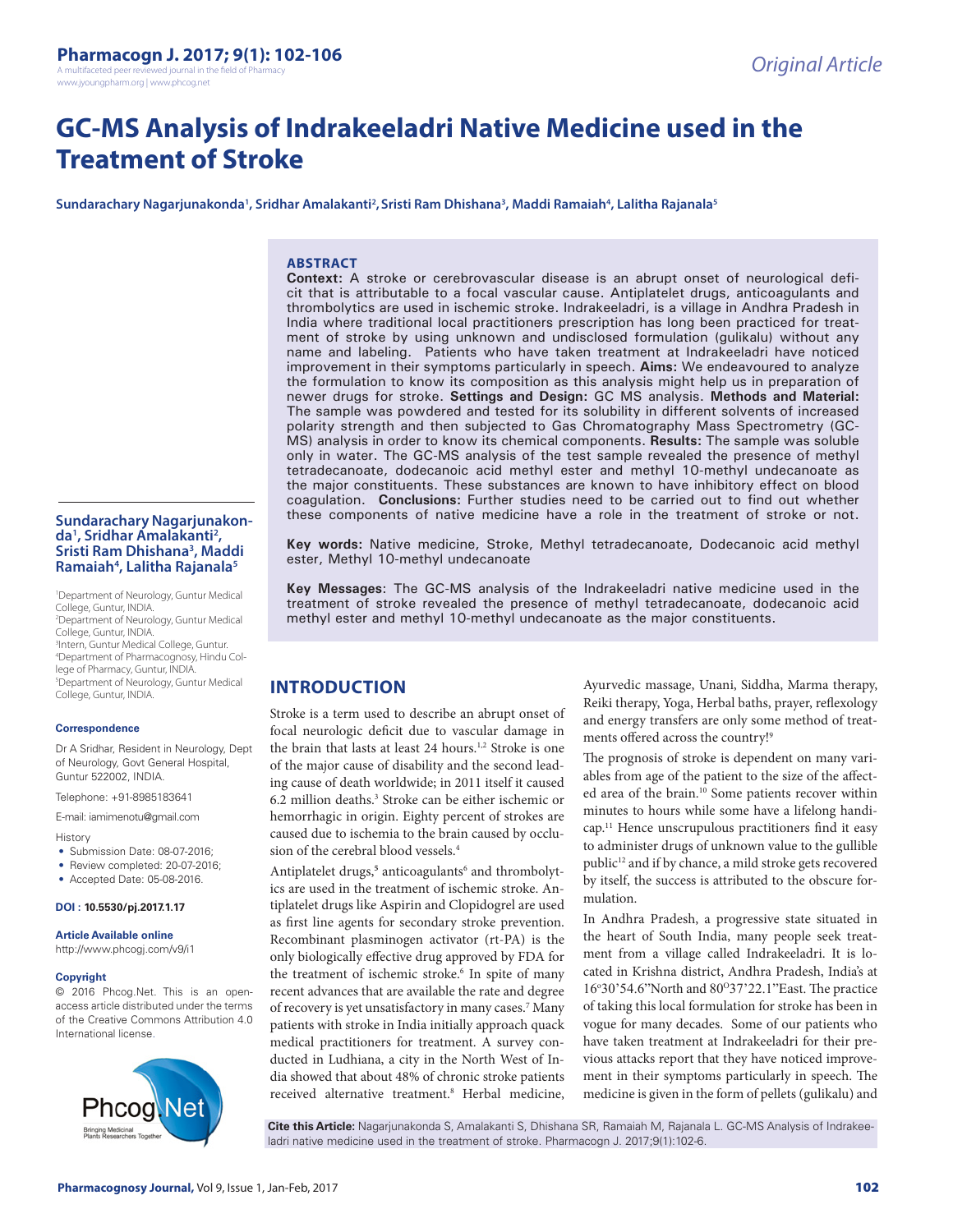is advised to be taken twice daily after the meals. During the treatment period there were strict dietary restrictions. Specifically, brinjal, lady'sfinger, hemp, roots, tubers, green gram, red gram and egg were not to be taken. Each patient incurred about Rs1000 per month for this treatment. Most of the patient's approached our tertiary care center, Govt. General Hospital (GGH), Guntur, Andhra Pradesh, India for various reasons. Some,

- i. Could not afford the cost of treatment. ii. Did not get recovery from the attack.
- 
- iii. Could not follow the dietary restrictions or
- iv. Accessed our centre for acute care only- they had intended to approach Indrakeeladri village subsequently.

The patients were neither informed about the composition of the medicine, their source or preparation or the mechanism of action. Was the composition of this native medicine similar to currently used drugs? Do any components of this medicine help in stroke recovery? The drugs prescribed by them have never been studied scientifically. Hence we decided to analyze the drugs to know their composition as this might help us in preparation of a new drug for stroke.

## **MATERIALS &METHODS**

## Sample collection

The drug sample (gulikalu) was collected from patients who visited GGH who were treated previously at Indrakeeladri for stroke.

#### **Solubility**

The sample was powdered and tested for its solubility in different solvents of increased polarity index like hexane, benzene, chloroform, ethyl acetate, ethanol, methanol and water.13, 14, 15

#### GC-MS analysis

The Gas Chromatography Mass Spectrometry (GC-MS) analysis was done in order to know the components of the sample as it was readily available. The components were analyzed by GC-MS (SHIMADZU QP 2010) employing the electron impact (EI) mode at an ionizing potential of 70 eV with a 30 m  $\times$  0.32 mm film thickness and 1.8 µm capillary column (Resteck-624 MS) packed with 5% phenyl dimethyl silicone at an ion source temperature of 200° C. For further analysis, GC/MS settings were as follows: the initial column temperature was set at 45° C and held for 4 min; the temperature was raised to 50° C and then increased up to 175°C at a rate of 10°C / min for 2 minutes, and then finally programmed to 240° C at a rate of 25° C / min, and kept isothermal for 2 minutes. Helium was used as carrier gas with a flow rate of 1.491 ml / min with a split ratio of 1:10. During sample analysis the column oven temperature was maintained at 280° C.16-20

## **RESULTS**

#### **Solubility**

When the sample was powdered and checked for its solubility in different solvents of increased polarity strength, it was soluble only in water and very poorly in methanol.

## Identification of Compounds

Interpretation of GC-MS spectrum was done using the database of National Institute Standard and Technology (NIST) which consists of more than 62,000 patterns. The spectrum of the unknown component was compared with the spectrum of the known component inherent in the NIST library. The name, molecular weight and structure of the components of the test materials were ascertained. The GC-MS analysis revealed the presence of many compounds. (Figures 1-7, table 1) and the major component was methyl tetradecanoate (76.12%).

## **DISCUSSION**

Ischemic strokes are caused either by local thrombus formation or by embolic phenomenon, resulting in occlusion of a cerebral artery. Atherosclerosis, particularly of the cerebral vasculature, is an important cause, although 30% are cryptogenic. Emboli can arise either from intra- or extra cranial arteries. These cause 20% of all ischemic strokes.<sup>1,2</sup> The major signs and symptoms of stroke are a sudden onset weakness on one side of the body, inability to speak, loss of vision or vertigo.<sup>32</sup> Standard of care for ischemic stroke involves infusion of a thrombolytic agent that dissolves the clot formed in the cerebral blood vessel. Antiplatelet agents such as aspirin and clopidogrel are used to decrease the clot forming propensity of the patient's blood which is the cause of the stroke attack in the first place. Hence they prevent further ischemic strokes and help in reperfusion of the affected brain tissue.<sup>33</sup>

Stroke patients of Andhra Pradesh have been using this native medicine since many decades with the belief that it would cure the disease. It is a matter of interest to know the reason why even educated and sophisticated people and sometimes even professional doctors have also preferred using this medicine. Physically or chemically these compounds do not resemble the drugs used therapeutically in allopathic medicine for treatment of stroke, such as thrombolytic agents and antiplatelet drugs.

The GC-MS analysis of the Indrakeeladri drug sample for stroke revealed the presence of methyl tetradecanoate (76.12%), dodecanoic acid methyl ester (17.14%) and methyl 10-methyl undecanoate as the major constituents. Some of these compounds have antiplatelet activity and affect blood coagulation pathways by various mechanisms. Methyl tetradecanoate is one of the components of Aggreceride A which is a platelet aggregation inhibitor from Streptomyces, but its mechanism of action is not yet known.34 Tetradecanoic acid methyl ester sodium salt (C14-MES) decreases fibrinogen levels and prolongs prothrombin time and also decreases serum triglyceride levels.<sup>35</sup> These characteristics hint at a potential role of the formulation for the treatment of ischemic stroke.

Many of these compounds have other medicinal properties. Esters and amides of myristic acid have antibacterial activity.<sup>36</sup> Methyl tridecanoate is one of the main active components of Acacia pennata which is useful in the prevention of Alzheimer's disease. This is due to the inhibition of β-amyloid aggregation.<sup>37</sup> Methyl 12-methyl tridecanoic acid inhibits acetyl cholinesterase and is used as a pesticide.<sup>38</sup> Lauric acid has very strong bactericidal activity against *P. acnes and is used in the treatment of acne.*<sup>39</sup> Oils rich in lauric acid decrease the ratio of total to HDL cholesterol.40

2,8,9-Trioxa-5-aza-1-silabicyclo (3.3.3) undecane is one of the compounds detected in the formulation. It belongs to a group of compounds called silatranes. Silatranes have been used to heal wounds and stimulate hairgrowth. They also possess pharmacological properties like anti-inflammatory, anticancer, antibacterial and fungicidal activities.<sup>41</sup> Presence of these compounds in the sample may solely or collectively have beneficial effect on stroke. Some of the derivatives of these components are distributed in marine sources, plant sources, animal sources and further investigation is necessary for proper documentation.<sup>42</sup>

Further studies need to be carried out to find out whether these components of native medicine have a definitive role in the treatment of stroke or not. If it is proved that these components can be used in the treatment of stroke, it can lead to discovery of newer drugs which improve the outcome of the stroke patients.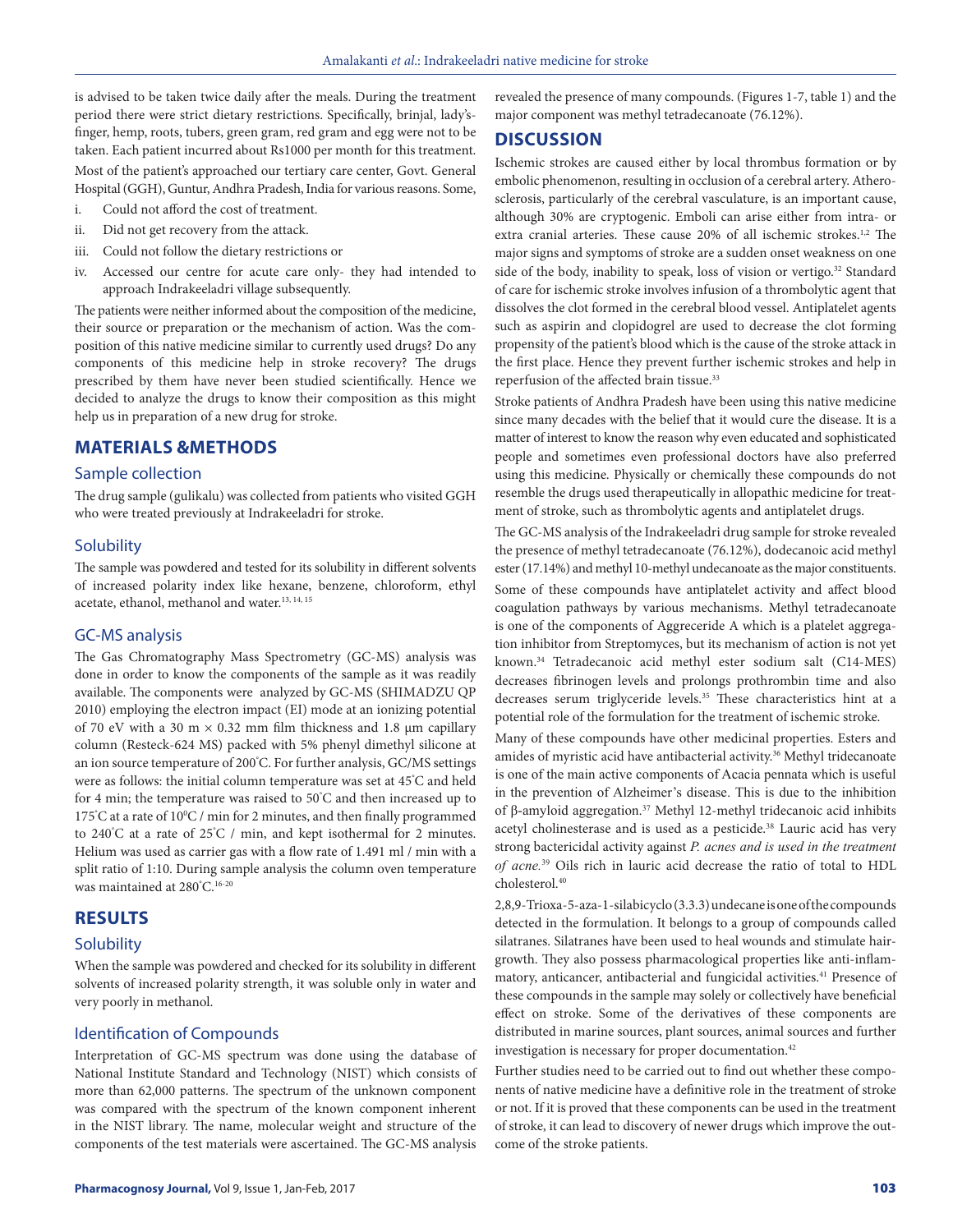















54001<br>52001<br>50001<br>48001<br>46001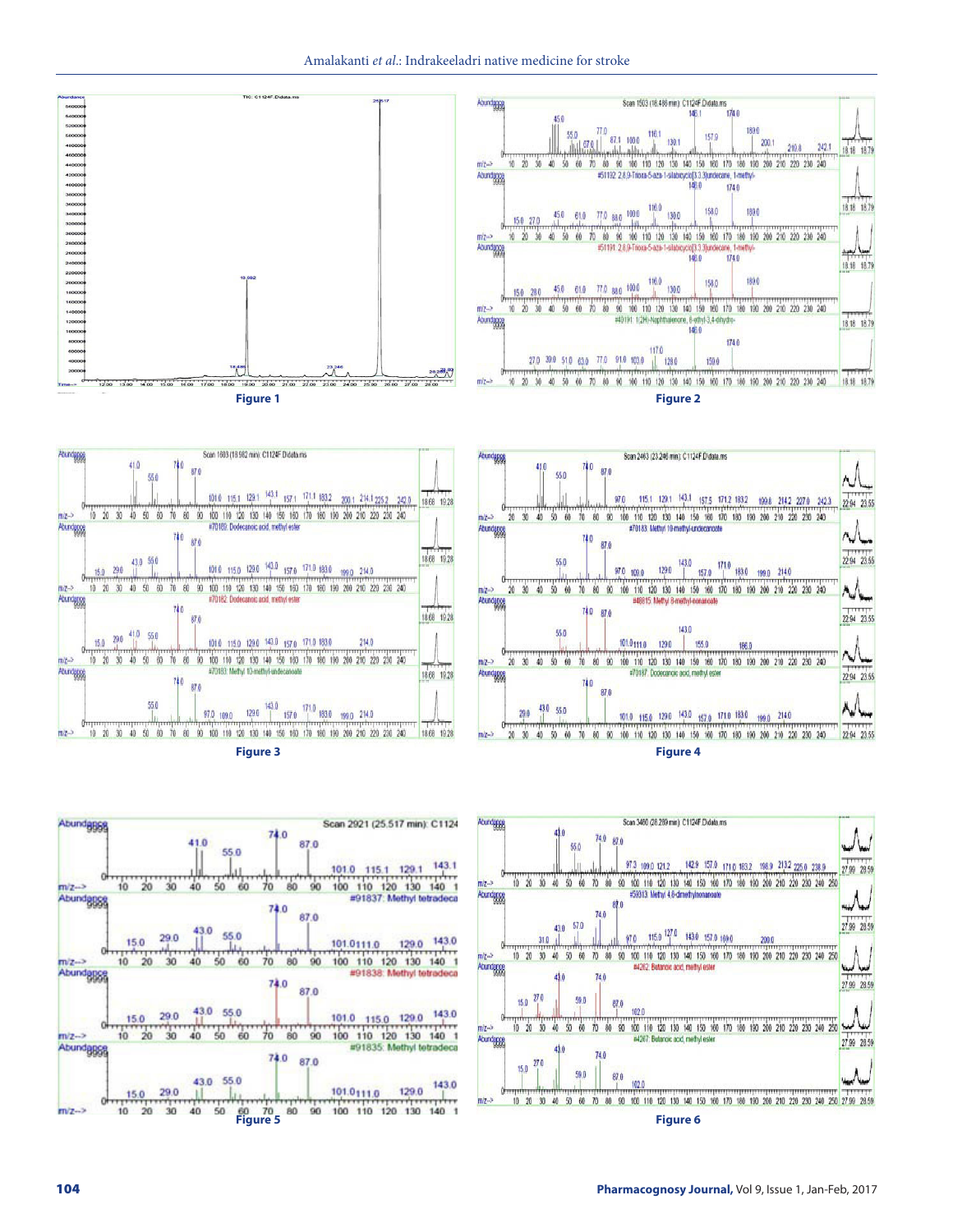

**Figure 1-7:** GC-MS Spectrum of Indrakeeladri

| <b>S. No.</b>  | <b>RT</b> | Name of the compound                                          | <b>MW</b> | <b>MF</b>     | Area $(\% )$ | CAS#              | <b>Reference</b> |
|----------------|-----------|---------------------------------------------------------------|-----------|---------------|--------------|-------------------|------------------|
|                | 18.486    | 2,8,9-Trioxa-5-aza-1-silabicyclo[3.3.3]undecane,<br>1-methyl- | 189.3     | C 7H 15NO 3Si | 1.82         | 002288-13-3       | 20               |
| $\overline{2}$ | 18.486    | 1(2H)-Naphthalenone, 8-ethyl-3,4-dihydro                      | 174.3     | C 12H 14O     | 1.82         | 051015-33-9       | 21,22            |
| $\mathfrak{Z}$ | 18.982    | Dodecanoic acid, methyl ester                                 | 214.3     | C 13H 26O2    | 17.14        | $000111 - 82 - 0$ | 23               |
| $\overline{4}$ | 18.982    | Undecanoic acid, 10-methyl-, methyl ester                     | 214.3     | C 13H 26O2    | 17.14        | 5129-56-6         | 24               |
| 5              | 23.246    | Undecanoic acid, 10-methyl-, methyl ester                     | 214.3     | C 13H 26O2    | 1.99         | 5129-56-6         | 24               |
| 6              | 23.246    | Methyl 8-methyl-nonanoate                                     | 186.3     | C 11H 22O2    | 1.99         | 5129-54-4         | 25               |
| 7              | 23.246    | Dodecanoic acid, methyl ester                                 | 214.3     | C 13H 26O2    | 1.99         | $000111 - 82 - 0$ | 23               |
| $\,8\,$        | 25.517    | Methyl tetradecanoate                                         | 242.4     | C15H30O2      | 76.12        | 000124-10-7       | 26               |
| 9              | 28.289    | Methyl 4,8-dimethylnonanoate                                  | 200.3     | C12H24O2      | 1.08         | 013758-80-0       | 27               |
| 10             | 28.289    | Butanoic acid, methyl ester                                   | 102.1     | C5H10O2       | 1.08         | 000623-42-7       | 28               |
| 11             | 28.805    | Tridecanoic acid, 12-methyl-, methyl ester                    | 242.4     | C 15H 30O2    | 1.85         | 005129-58-8       | 29               |
| 12             | 28.805    | Dodecanoic acid, 10-methyl-, methyl ester                     | 228.4     | C 14H 28O2    | 1.85         | 005129-65-7       | 30,31            |

RT: Retention time; MW: Molecular weight; MF: Molecular formula, CAS: Chemical Abstract Service

# **CONCLUSION**

Indrakeeladri drug sample for treatment of stroke revealed the presence of methyl tetradecanoate, dodecanoic acid methyl ester and methyl 10-methyl undecanoate as the major constituents. Their role in treatment of stroke has to be studied further.

## **ACKNOWLEDGEMENTS**

We thank our patients who voluntarily provided the drug sample for analysis.

# **FUNDINGS**

The authors declare that they have received no funding for the research reported.

## **COMPETING INTERESTS**

We declare that we have no competing interests.

# **AUTHORS' CONTRIBUTIONS**

*Drafting of themanuscript*: Sridhar, Ram Dhishana, Ramaiah. *Critical revision of themanuscript for importantintellectual content*: Sundarachary, Sridhar, Ram Dhishana, Ramaiah, Lalitha.*Technical,or material support*: Sridhar, Ram Dhishana, Lalitha, Ramaiah,. *Study supervision*: Sundarachary.

## **REFERENCES**

- 1. Wells BG, DiPiro TP, Schwinghammer LT, DiPiro VC. Pharmacotherapy: A Pathophysiologic Approach, seventh edition, Published by McGraw-Hill Companies, Inc., New York. 2008;1643(26-9):156-62.
- 2. Smith SW, English JD, Johnston SC, Fauci AS, M.D, Kasper LD, M.D, Longo DL, M.D. et. al., Cerebrovascular diseases. Harrison's Principles of Internal Medicine. 172;513.
- 3. Smith SW, Hauser LS, Donald J. Easten. Cerebrovascular accident, Harrison's Principle of Internal Medicine, 3270-99
- 4. Aggarwal A, Aggarwal P, Khatak M, Khatak S. Cerebral Ischemic Stroke: Sequels Of Cascade. International Journal of Pharma and Bio Sciences, 2010;1(3):1-24.
- 5. Fanari Z, Malodiya A, Weiss SA, Hammami S, Kolm P, Weintraub WS. Long-term use of dual antiplatelet therapy for the secondary prevention of atherothrombotic events: Meta-analysis of randomized controlled trials. Cardiovascular Revascularization Medicine. 2016 Jul 20.
- 6. Wassef A, Butcher K. Novel oral anticoagulant management issues for the